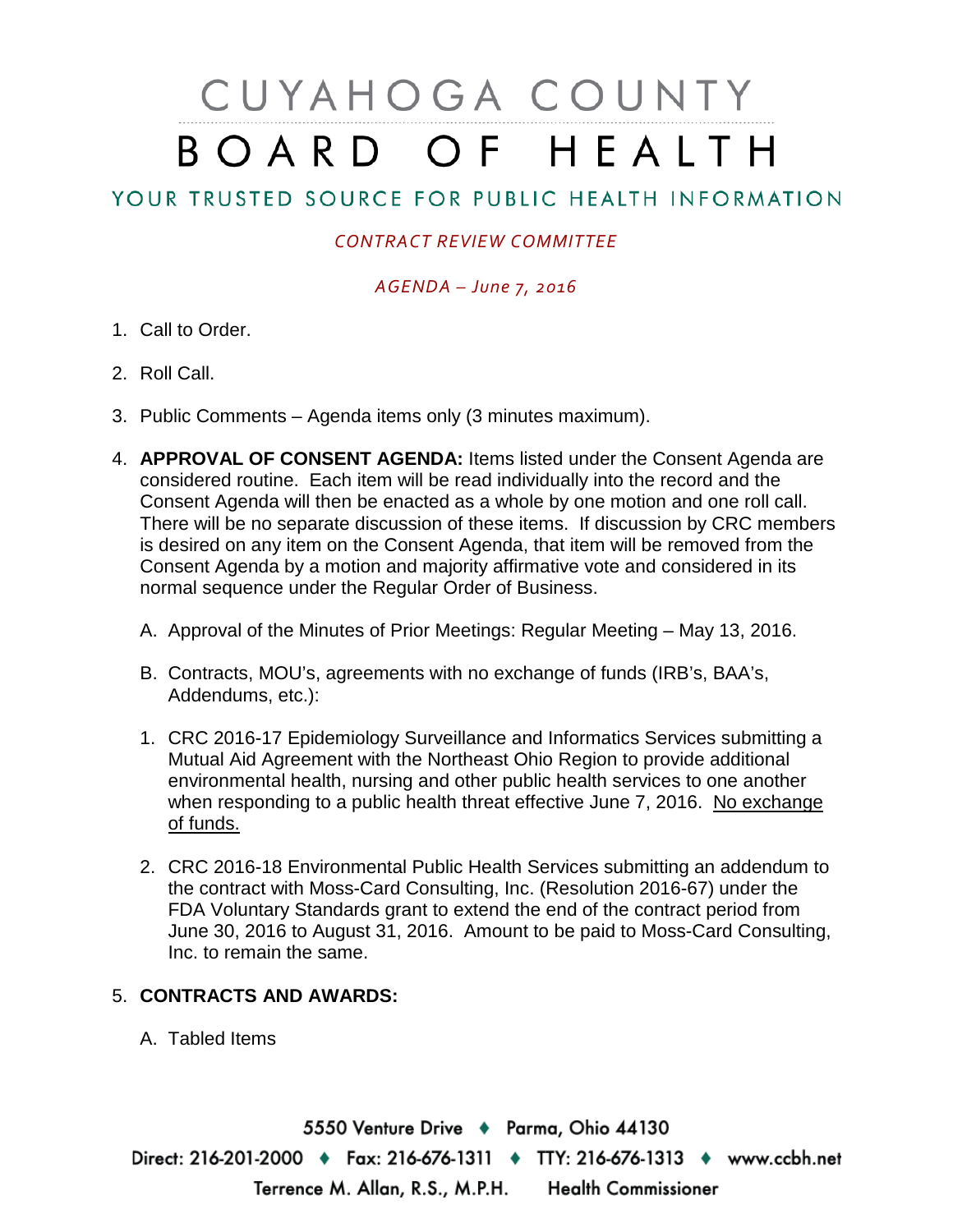None

- B. New Items For Review
	- 1. Bid/Quote Openings
		- a. CRC 2016-19 3306 Liggett Dr. Parma, OH 44134
		- b. CRC 2016-20 13607 Sixth Ave. East Cleveland, OH 44112
		- c. CRC 2016-11\* 19850 S. Lakeshore Blvd. Euclid, OH 44119

\*Need to review and re-award this contract.

- 2. Expenditures: Contracts up to \$25,000
	- a. CRC 2016-21 Prevention and Wellness Services submitting an addendum to the contract with The Centers for Families and Children (Resolution 2015-123) under the Child and Family Health Services (CFHS) grant to extend the end of the contract period from June 30, 2016 to September 30, 2016 and increase the amount paid to The Centers for Families and Children from \$40,000.00 to \$50,000.00.

Purpose: For the continuation of grant deliverables through the extension period funded by ODH for the FY2016 CFHS grant year that was Board approved on April 27, 2016.

Funding Source: 100% reimbursable through the FY2016 CFHS grant.

b. CRC 2016-22 Prevention and Wellness Services submitting an addendum to the contract with Jerrold Nash (Resolution 2015-161) under the Prevent Premature Fatherhood (PPF) grant to increase the amount paid to Jerrold Nash from \$4,000.00 to \$4,250.00.

Purpose: To enable Jerrold Nash to facilitate one (1) additional educational session with youth under the current PPF grant cycle.

Funding Source: 100% reimbursable through the FY2016 PPF grant.

5550 Venture Drive + Parma, Ohio 44130

Direct: 216-201-2000 ♦ Fax: 216-676-1311 ♦ TTY: 216-676-1313 ♦ www.ccbh.net Terrence M. Allan, R.S., M.P.H. Health Commissioner